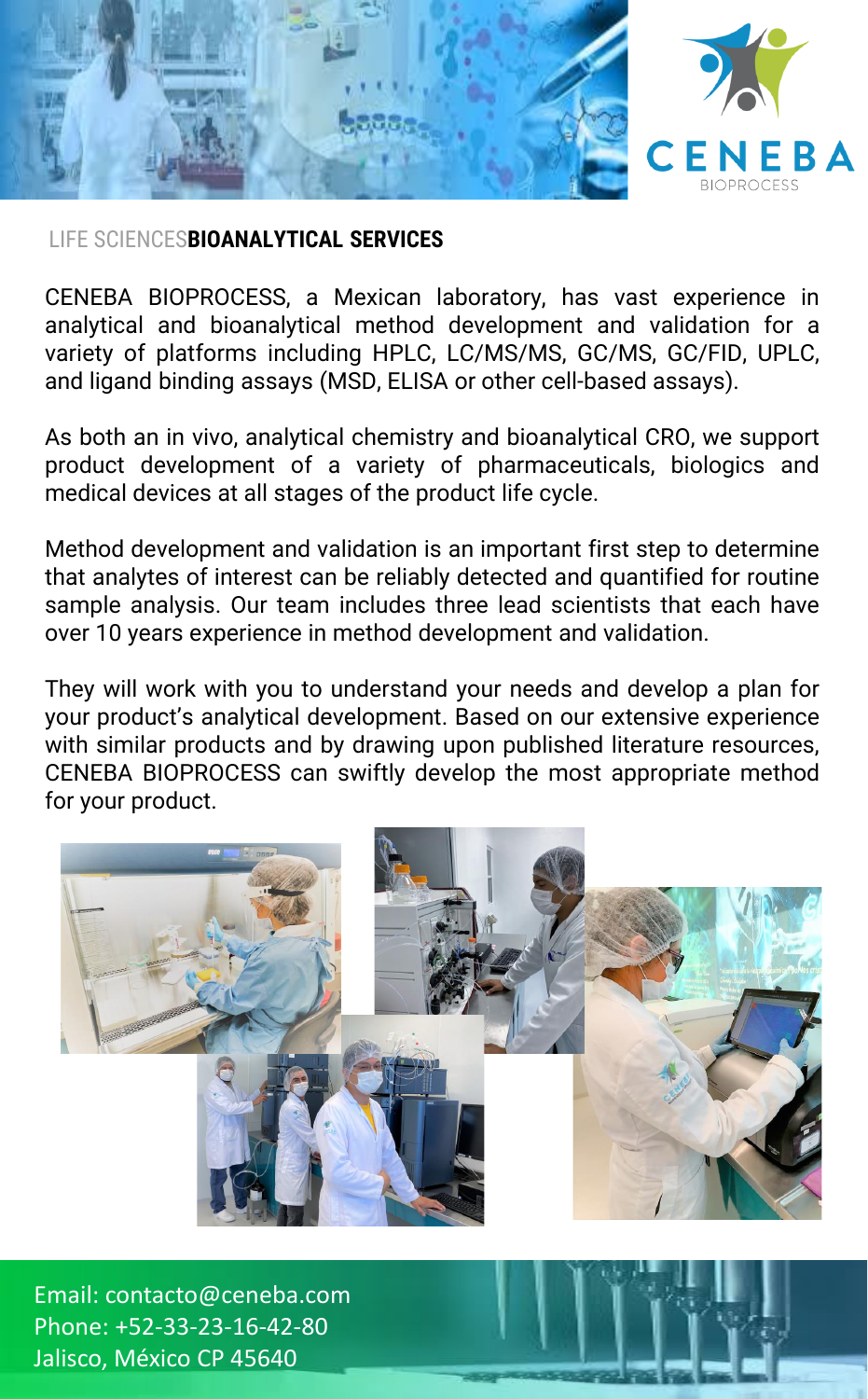

#### LIFE SCIENCES**METHOD DEVELOPMENT AND VALIDATION SERVICES**

To help you with pharmaceutical method development and validation processes, we offer development and documentation of analytical protocols and reports for proprietary and non-proprietary test methods and manufacturing processes. This is conducted in compliance with the Notes for Guidance Validation of Analytical Procedures, Definitions and Terminology and Validation of Analytical Procedures Methodology by the ICH (Q2A, Q2B) and FDA and COFEPRIS guidelines.

Once a method is validated, it may require transfer. Method transfer may involve comparative testing, co-validation between two sites (lab-to-lab), complete or partial revalidation and comprehensive documentation (transfer plan, protocol and report).



### **WHY CHOOSE METHOD DEVELOPMENT OPTIMIZATION AND VALIDATION FROM CENEBA BIOPROCESS?**

Whether we are the developing or the receiving laboratory, we can assist you with your method transfer requirements.

Our method development and validation services include:

•Bioanalytical assays, Identification, Assay testing, Testing for impurities, Stability indicating methods, Moisture content, pH values, Light stressing, Microbial testing, Particle size analysis.

Email: contacto@ceneba.com Phone: +52-33-23-16-42-80 Jalisco, México CP 45640